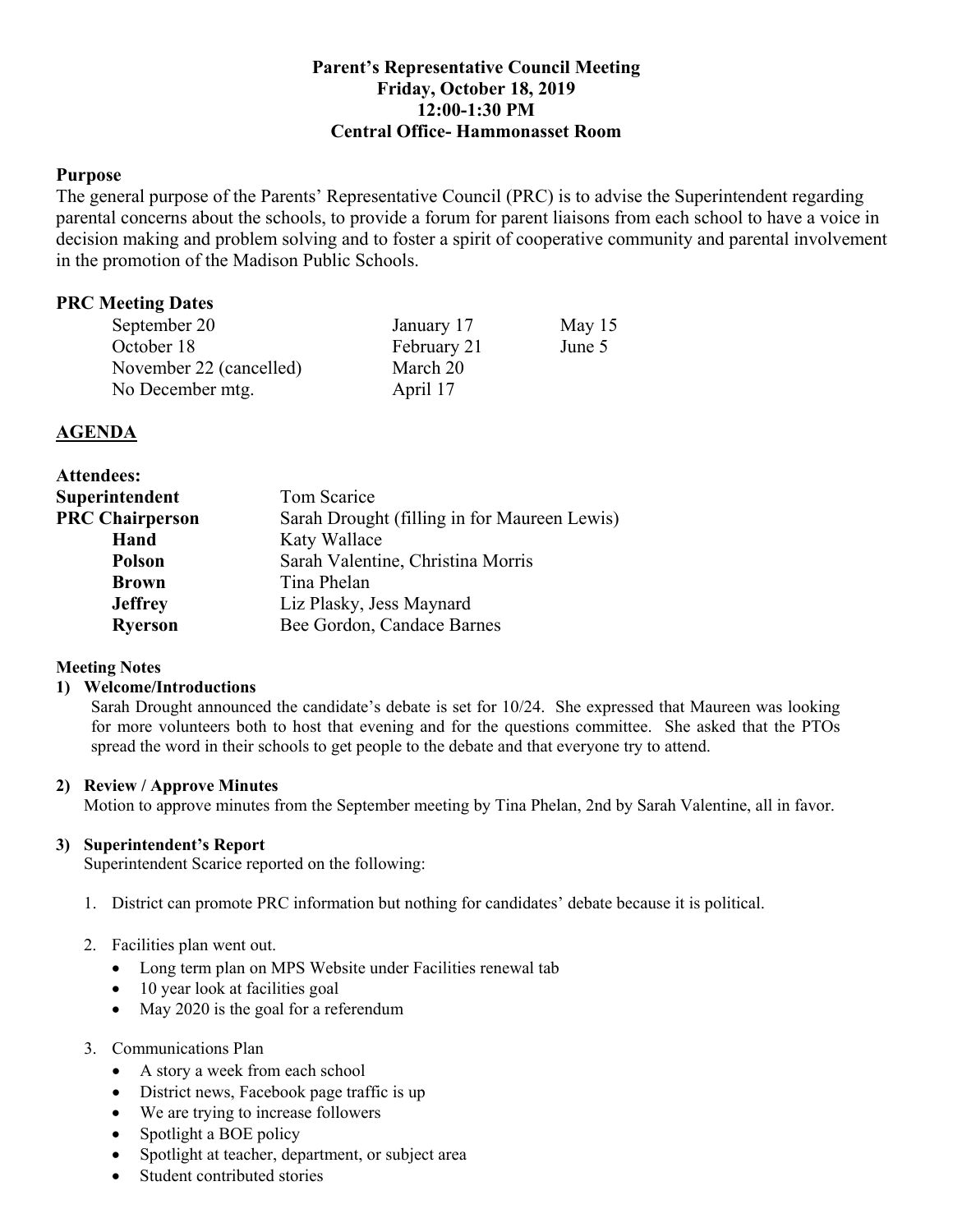- Goal-to promote positive perception of the district
- 4. Website Changes upcoming on main page
	- Add nothing video
	- Satellite images of campuses
	- Working on the Tech Dept. at DHHS

### Jessica Maynard

Question: Nonresident tuition adoption

- Pilot-teacher benefits
- Objective is to make revenue because when current  $5<sup>th</sup>$  grade gets to HS there will be 700 kids and programing will be decimated
- There is one student now at DHHS
- Key is to keep enrollment to 800 kids at DHHS

 Bauer Park Program Funding Discussion Reach into Bauer Endowment Reach out to Madison Foundation

### **4) PRC Subcommittee**

MADE and MYFS

Kathryn Barton Parent project 1<sup>st</sup> Wed of each month or a podcast, IRV radio 10 K listeners Investigation vaping programs and next steps

### **5) Round Table**

### **Hand**

- New SRO introduced
- Guidance Presentation
- Homecoming  $10/28/19$
- Fall Play—Canterbury Tales 11/21-24
- State legislation- set graduation date passed

#### **Ryerson**

- Tuesdays 10/24 first PTO Meeting
- Book fair starts next week
- Coo logy—Lego engineering, art, chess workshops

#### **Polson**

• Polson participation in a risk assessment walk.

#### **Brown**

- Transportation Meeting cancelled
- Rita Boland  $29<sup>th</sup>$  to Brown
- Box tops are in
- Coffee with the counselor Eliza Hayes

### **Jeffrey**

- Box Tops
- Lyman Pies
- Spirit wear
- Crazy Sock Day for love
- Walk to school